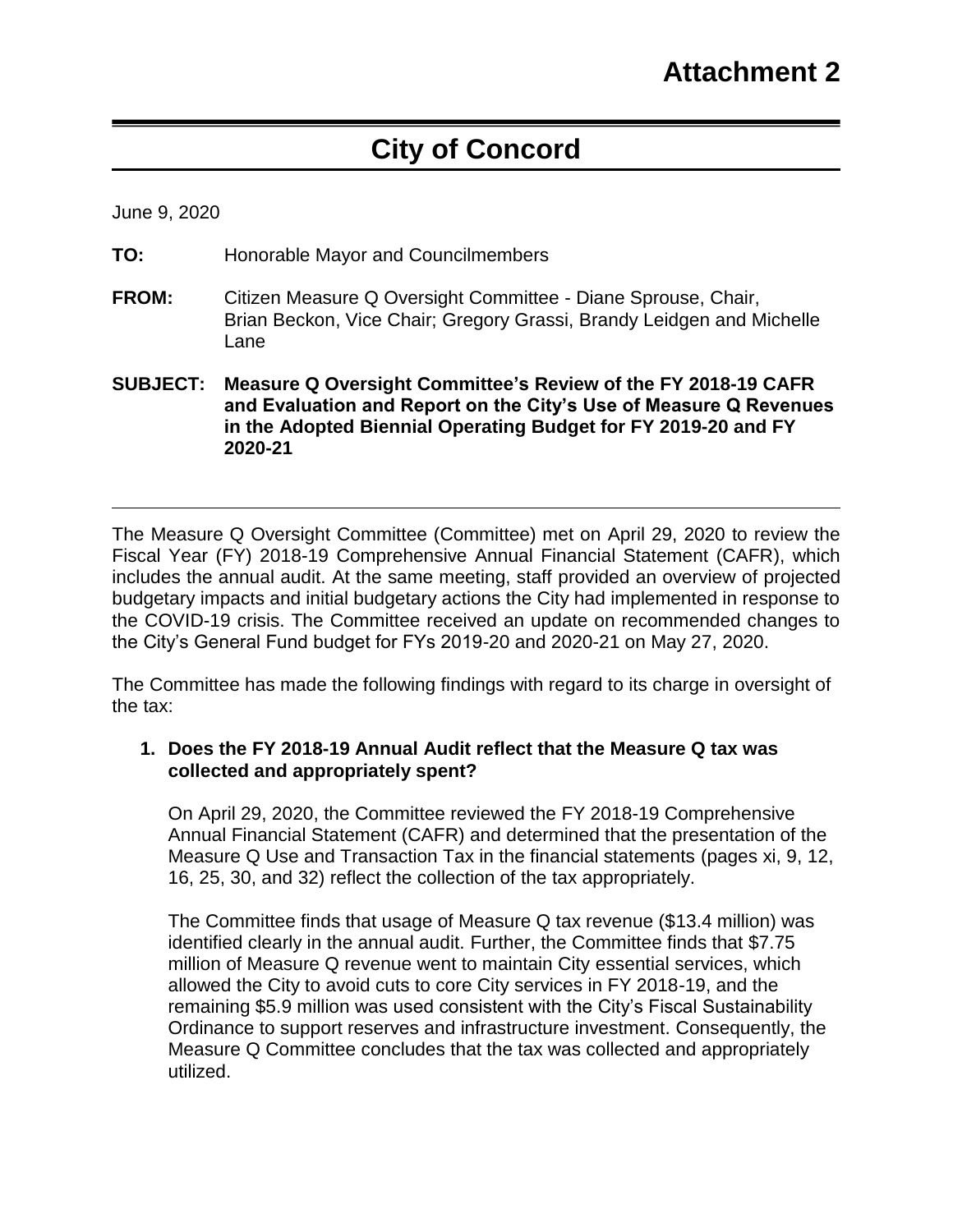## **2. Does the City's proposed amendments to the General Fund biennial budget for FY 2019-20 and FY 2020-21 protect the City's core services?**

The COVID-19 pandemic and related shelter in place and business closure orders are expected to have a significant impact to the City's revenues, including Measure Q. It is unknown how long this crisis will last, how deeply revenues will be impacted or how long recovery will take. As a result, the situation is fluid and will require constant review and action to continue the City's history of fiscal prudence.

Staff made presentations on April 29, 2020 and May 27, 2020 of projected impacts to the City's revenues, immediate actions the City took to stabilize the budget and recommended adjustments to FYs 2019-20 and 2020-21 to begin addressing additional fiscal challenges brought on by the COVID-19 pandemic and response.

At the time the biennial budget was adopted in 2019, Measure Q revenues were estimated in the amount of \$13.6 million for the 2019-20 fiscal year and \$13.7 million for FY 2020-21. Initial revised estimates anticipate Measure Q revenue of \$10.9-12.7 million in 2019-20 and \$9.5-12.1 million 2020-21. While revenues have declined, the City continues to use Measure Q revenues to maintain essential City services, including 911 emergency response, gang prevention and crime investigation, city street and pothole repair, and senior services, among other services.

It is critical to note that Measure Q revenues continue to protect core City services and provide a local revenue source that cannot be taken by the State of California in both FYs 2019-20 and 2020-21.

Consequently, the Committee finds that the use of Measure Q revenue in the budget for FYs 2019-20 and 2020-21 protects the City's core services.

## **3. Do the City's proposed amendments to the General Fund biennial budget for FY 2019-20 and FY 2020-21 maintain the City's reserves?**

The Committee finds that to protect core services, the budget will need to rely on the use of reserves and reductions in expenditures. The Committee supports the City's proactive approach to implementing fiscal stability efforts now and urges that a General Fund reserve level of at least 17% be maintained to protect against future uncertainty. This is consistent with the Council's stated goals for reserve levels. It is anticipated that once the City is out of the current downturn, Measure Q funds will be used to restore reserves.